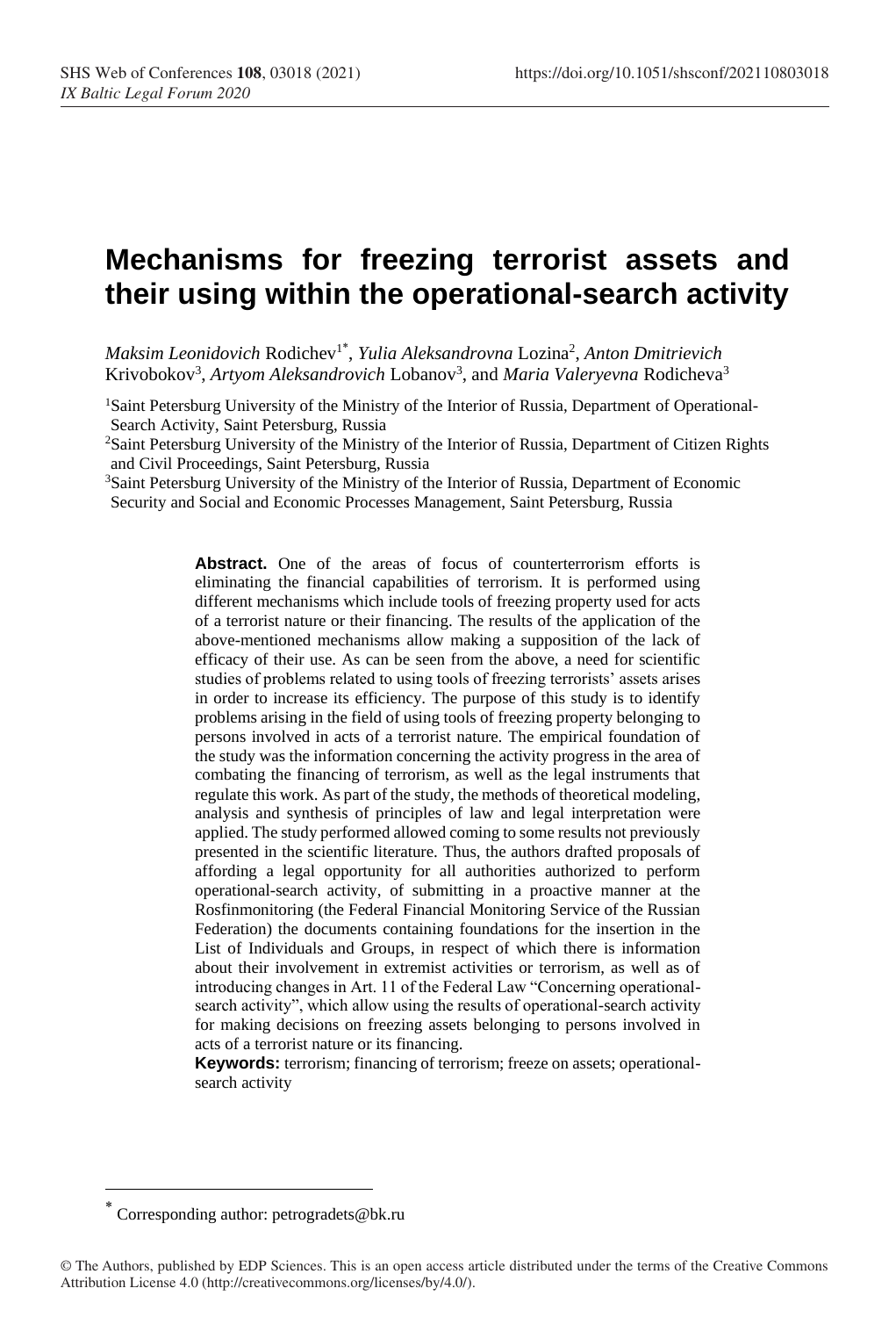#### **1 Introduction**

The intensity of acts of a terrorist nature directly depends on the level of their financing and material and technical resources. In connection therewith, the destruction of economic basics of terrorist organizations is generally one of the most important fields of anti-terrorism effort.

A significant number of Russian scientists studied the problems of combating the financing of terrorism; among them, one should note the works by Vasnetsova *et al*. [1], Krasinskii [2], Butkevich [3], Stolyarova *et al*. [4], Bogomolov [5], Baturina and Litvinenko [6] and Loskutov *et al*. [7].

Among specialists in operational-search activity, Gusev [8], Chechetin [9], Shakhmatov [10], Ilyin [11], Sharov [12], and Mischenko [13] studied the problems of anti-terrorism effort.

Among foreign researchers, it is worth noting Nimrod Raphaeli [14], Mark Pieth [15], Sidney Weintraub [16], Teichmann [17], and Mekpor [18], whose works on the range of problems under consideration are most often referred to.

### **2 Results and discussion**

Freezing assets belonging to persons involved in terrorist activities is one of the most effective tools of the system of destruction of financial basics of terrorist groups.

Currently, the Russian Federation (hereinafter referred to as the RF) has sufficiently broad abilities to deprive terrorists and persons who finance them of assets and tools related to the financing of acts of terrorism.

The following procedures for freezing terrorist assets are applied in the RF:

1. Freeze on assets of the persons included in the List of Individuals and Groups, in respect of which there is information about their involvement in extremist activities or terrorism or in the List of Individuals and Groups in respect of which there is information about their involvement in the proliferation of weapons of mass destruction.

2. Freeze on assets of the persons in virtue of resolutions of the Inter-institutional Commission for Combating the Financing of Terrorism.

3. Blocking financing transactions at the instance of the Federal Financial Monitoring Service of the Russian Federation (Rosfinmonitoring) ("mechanism "5+30").

It should be stated that the first two mechanisms are cumbersome enough.

Thus, the List of Individuals and Groups, in respect of which there is information about their involvement in extremist activities or terrorism (hereinafter referred to as the List) is formed in accordance with paragraph 2.1 of Part 2 of Article 6 of the Federal Law No. 115- FZ [19] and includes an international part (sanctions lists of resolutions of the United Nations Security Council 1267/1989/2253 and 1988) and a national one. The order of its creation is implemented in accordance with the RF Government Ordinance dated August 6, 2015 No. 804 [20].

The norms of creation of the List of Individuals and Groups in respect of which there is information about their involvement in the proliferation of weapons of mass destruction and use related to such a list of information are approved by the RF Government Ordinance dated October 26, 2018 No. 1277 [21].

Without a detailed description of the procedure of insertion of persons into the lists and freeze on their assets, it stands to mention a series of problems existing in this field.

First, the mechanism under consideration does not allow freezing promptly the assets belonging to persons involved in terrorist acts, because it takes a fair amount of time to prepare and send documents containing pertinent grounds for the inclusion in the Lists for the consideration of these documents by Rosfinmonitoring (the Federal Financial Monitoring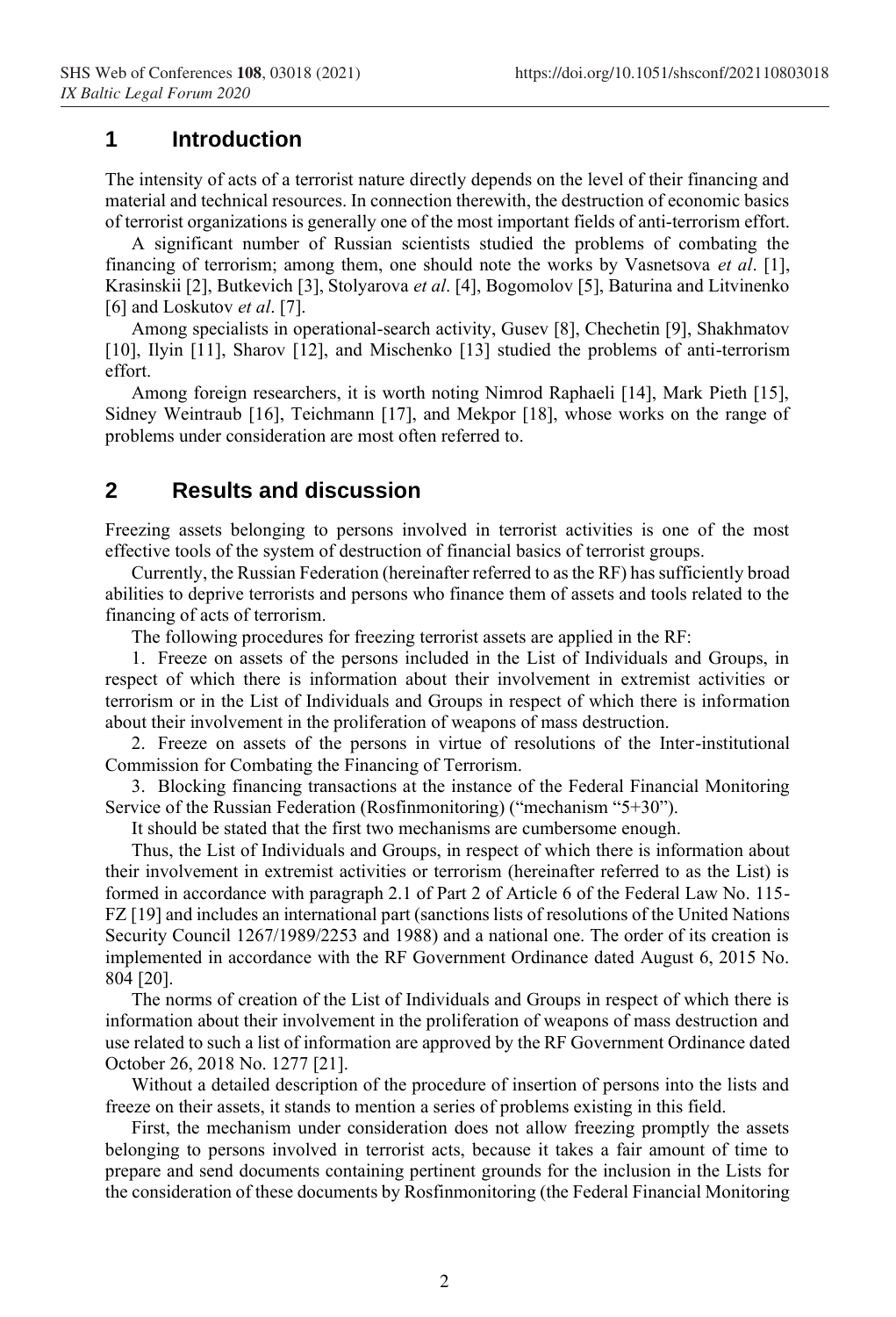Service of the Russian Federation) and bringing the decision adopted to the notice of institutions which perform transactions involving monetary resources or other assets.

Second, the results of operational-search activity are not grounds for the insertion in the lists.

Third, such subdivisions of operational-search activity as the Russian Foreign Intelligence, Federal Penitentiary Service of Russia, Federal Guards Service, customs authorities, as well as the operating unit of the foreign intelligence service of the RF Ministry of Defense, are not among government authorities authorized in a proactive manner to submit documents containing grounds for insertion into the lists at Rosfinmonitoring (the Federal Financial Monitoring Service of the Russian Federation).

As of September 2018, there were 101 entities and 419 individuals in the international part of the List; 8676 individuals and 485 entities were included in the national part of the List. Since the beginning of 2018, approximately 14.5 million rubles have been frozen on 3061 accounts belonging to the persons included in the List [22].

|                                                                                                    | 2013          | 2014          | 2015          | 2016          | 2017          | 2018<br>as of<br><b>September</b><br>20, 2018 |
|----------------------------------------------------------------------------------------------------|---------------|---------------|---------------|---------------|---------------|-----------------------------------------------|
| Number of persons<br>in the national part<br>of the List at the<br>end of the year,<br>among them: | 2848          | 3620          | 5084          | 7005          | 8470          | 9161                                          |
| Individuals                                                                                        | 2796          | 3559          | 5014          | 6922          | 7988          | 8676                                          |
| - terrorists                                                                                       | 2237          | 2793          | 4051          | 5749          | 6675          | 7250                                          |
| - extremists                                                                                       | 559           | 766           | 963           | 1173          | 1313          | 1426                                          |
| Legal entities                                                                                     | 52            | 61            | 70            | 83            | 482           | 485                                           |
| - terrorist                                                                                        | 19            | 19            | 22            | 25            | 26            | 26                                            |
| - extremist                                                                                        | 33            | 42            | 48            | 58            | 456           | 459                                           |
| Number of frozen<br>accounts                                                                       | 1659          | 1934          | 3019          | 4865          | 3958          | 3061                                          |
| Amount of frozen<br>assets (rubles)                                                                | 14<br>million | 25<br>million | 33<br>million | 24<br>million | 15<br>million | 14.5<br>million                               |

**Table 1.** National part of the List.

The mechanism of the List in the RF is amplified by a tool of the prompt freeze on assets – Inter-institutional Commission for Combating the Financing of Terrorism (hereinafter referred to as the Commission).

When necessary, the resolutions of the Commission are adopted within a few days upon receipt of materials from the competent authorities, including foreign countries.

The Commission is composed of the high-ranking functionaries of Rosfinmonitoring (the Federal Financial Monitoring Service of the Russian Federation), Ministry of the Interior, Federal Security Service, and Ministry of Foreign Affairs of the RF; it is headed by the Deputy Director of Rosfinmonitoring.

To adopt a resolution on the freeze, the Commission needs sufficient grounds for suspecting the involvement of a person in acts of a terrorist nature or financing of terrorism.

Therefore, an appeal to the Commission should be based on the set of facts that allow its members to make a conclusion on the degree of the justifiability of the suspicion. The involvement of the object of freeze in the financing of terrorism or acts of a terrorist nature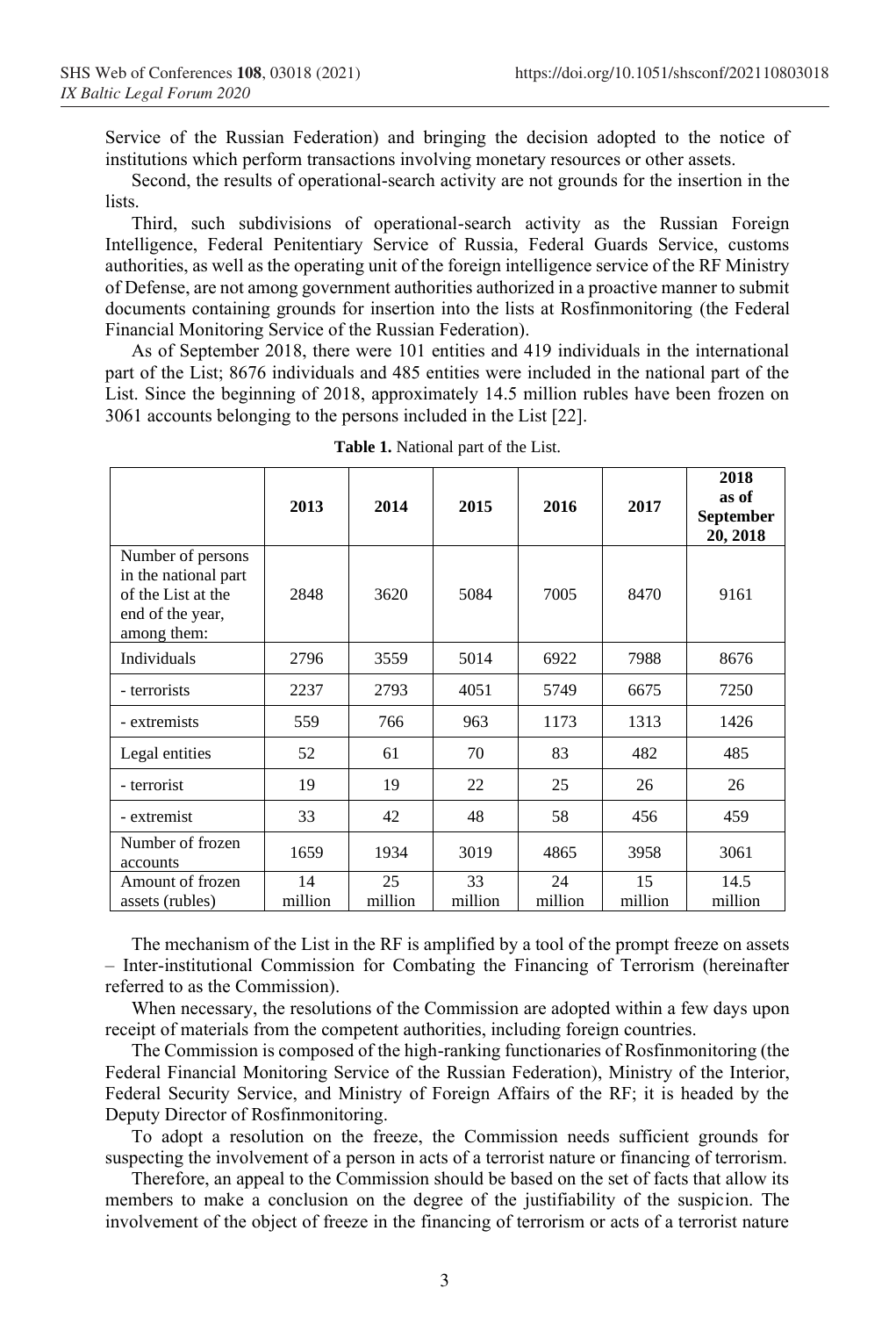should be confirmed not only by financial transactions but also by the facts which indicate that its nature is not accidental, but intentional.

After the Commission adopts a decision, it is immediately brought to the notice of all entities which implement transactions involving monetary resources or other assets. In their turn, these entities on the same day freeze all assets of a relevant person or entity and inform Rosfinmonitoring (the Federal Financial Monitoring Service of the Russian Federation) of all the information concerning the client. Rosfinmonitoring sends this information to the originator of the submission for its use during the operational-search activity.

The statistical data on the work of the Commission – the number of persons whose assets are frozen, the number and amount of frozen assets, etc., are exposed in Table 2. As of September 2018, the Commission adopted resolutions in relation to more than 1.6 thousand persons suspected of being involved in the financing of terrorism (including 5 legal entities). The total amount of frozen assets is equal to more than 10 million rubles [22].

|                                                                                                                                      | 2016            | 2017            | 2018            |
|--------------------------------------------------------------------------------------------------------------------------------------|-----------------|-----------------|-----------------|
| Number of persons whose assets were frozen<br>according to the resolutions of the Commission, at<br>the end of the year, among them: | 104             | 582             | 1656            |
| Individuals                                                                                                                          | 104             | 578             | 1651            |
| Number of frozen accounts                                                                                                            | 62              | 450             | 427             |
| Amount of frozen assets on accounts (rub.)                                                                                           | 4.2 million     | 5 million       | 10 million      |
| Amount of frozen electronic assets                                                                                                   | 14              | 15              | 6               |
| Amount of frozen electronic monetary resources<br>(rubles)                                                                           | 120<br>thousand | 7 thousand      | 1.6<br>thousand |
| Legal entities                                                                                                                       | $\Omega$        | 4               | 5               |
| Number of frozen accounts                                                                                                            | 0               | 6               | 6               |
| Amount of frozen assets on accounts (rubles)                                                                                         | 0               | 600<br>thousand | 600<br>thousand |

**Table 2.** Results of the work of the Commission for Combating the Financing of Terrorism.

It may be stated that in the RF, the mechanisms of the Commission are used when considering requests of foreign countries related to the adoption of freeze measures in accordance with the Resolution of the United Nations Security Council 1373.

The major drawback of the mechanism of the Commission is its inability to promptly freeze the assets of persons involved in acts of a terrorist nature or its financing, because it takes a fair amount of time to prepare and submit relevant documents to the Commission and bring the decision adopted to the notice of institutions which perform transactions involving monetary resources or other assets.

The promptest tool which allows freezing transactions on the account on a day-to-day basis is the third of the mechanisms under consideration – the mechanism for the suspense of financial transactions in virtue of the resolution of Rosfinmonitoring (the Federal Financial Monitoring Service of the Russian Federation) (the so-called mechanism "5+30").

It is applied in virtue of information provided by the enforcement authority, when, for example, there is information available that a determined person will receive some monetary resources or some funds will arrive in the account of a determined card for the purpose of financing terrorism. In this case, Rosfinmonitoring (the Federal Financial Monitoring Service of the Russian Federation) informs promptly the credit institutions.

As specified in paragraph 10 of Article 7 of the Federal Law No. 115-FZ, Rosfinmonitoring (the Federal Financial Monitoring Service of the Russian Federation) is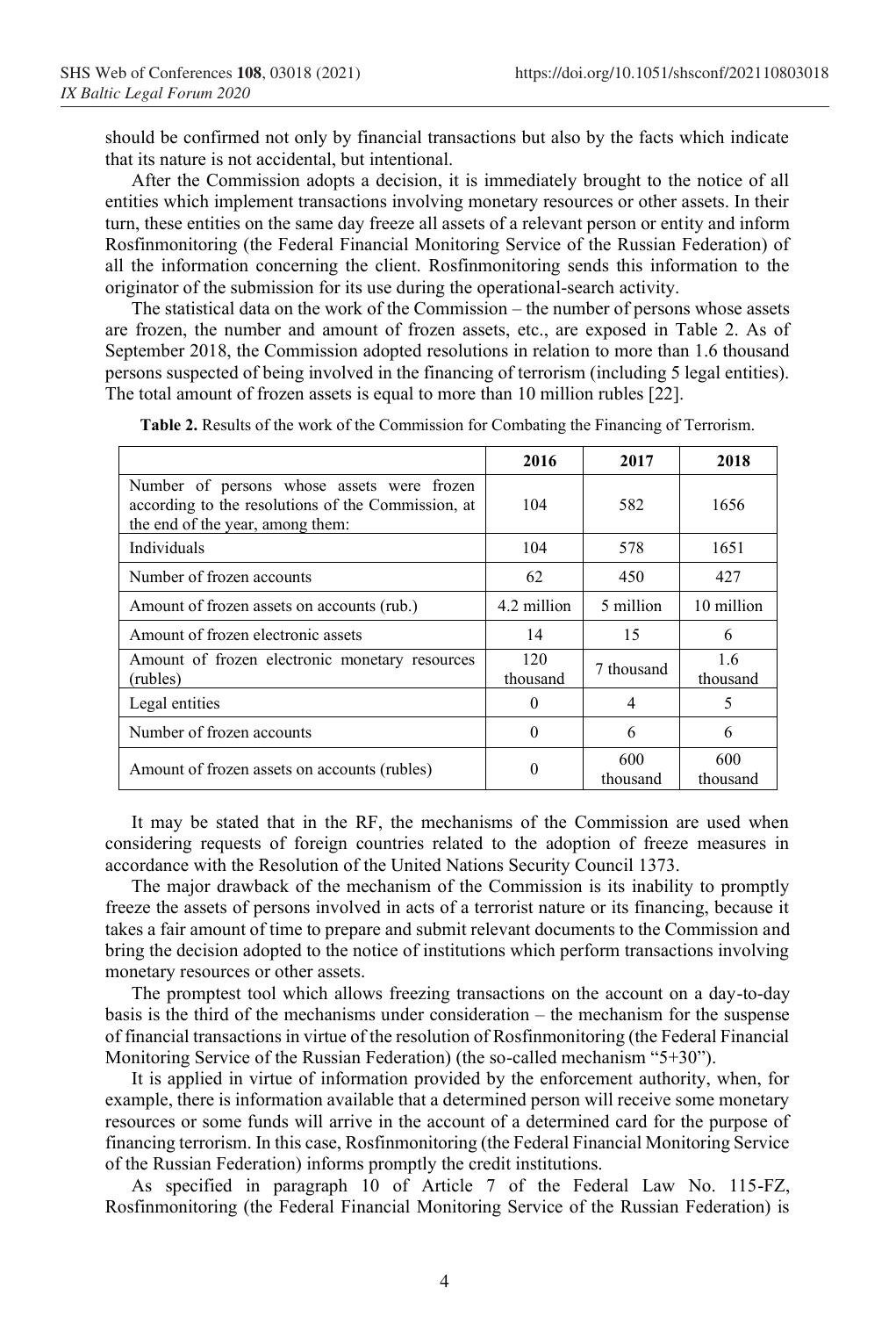entitled to inform institutions that perform transactions involving monetary resources or other assets concerning the fact that a legal entity, either expressly or by implication, is owned or controlled by an institution or individual included into the List, or the individual or the legal entity is acting on behalf of or on the direction of such an institution or an individual. After receiving such information, the relevant institutions suspend operations of such persons (except for the operations related to the receipt of funds) for five working days from the date when the client's order on its execution should be fulfilled.

Hereafter, during these 5 days, Rosfinmonitoring (the Federal Financial Monitoring Service of the Russian Federation) carries out an inspection of the financing transactions detected for its possible involvement in acts of a terrorist nature or their financing.

If the information received by Rosfinmonitoring (the Federal Financial Monitoring Service of the Russian Federation) is recognized by this institution as justified, Rosfinmonitoring issues a resolution on the suspension of operations involving monetary resources or other assets for a period of up to 30 days (Article 8 of the Federal Law No. 115- FZ).

During this period, an additional inspection of involvement of transactions suspended in the financing of terrorism is carried out, and if such involvement is confirmed, a decision on a long-term suspension of these and other operations of a suspected person may be adopted in virtue of a resolution of the Commission or unlimited suspense of operations may be applied by the decision of a court.

## **3 Conclusion**

As can be seen from the above, the performed analysis of problems of use of mechanisms of freezing the assets of persons involved in terrorism by the operating units allows making the following conclusions and putting the following proposals.

First, it is possible to state that the RF has the necessary tools to freeze the assets of persons involved in acts of a terrorist nature based on international law acts. However, the work on freezing the assets of terrorists is characterized by relatively low indicators, which allow making a conclusion on the need to improve it.

Second, it is necessary to include in the current legislation the norms which afford grounds for a temporary block of transactions with real estate in virtue of resolutions of the Inter-institutional Commission for Combating the Financing of Terrorism.

Third, it is necessary to provide a legal possibility for all authorities authorized to perform operational-search activity to submit in a proactive manner to Rosfinmonitoring (the Federal Financial Monitoring Service of the Russian Federation) any documents containing grounds for insertion in the List of Individuals and Groups, in respect of which there is information about their involvement in extremist activities or terrorism.

Fourth, it is necessary to introduce changes into Article 11 of the Federal Law "Concerning operational-search activity", which allow using the operational-search activity results to make decisions on freezing the assets of persons involved in acts of terrorist nature or its financing.

#### **References**

- 1. A.S. Vasnetsova, G.O. Vilinskii, E.P. Gorshechnikova, F.M. Kobzarev, M.V. Kroz, V.V. Merkuryev, E.N. Primova, N.A. Ratinova, D.A. Sokolov, O.N. Tisen, M.V. Ulyanov, Borba s terrorizmom: novye vyzovy i ugrozy [Anti-terrorism effort: new challenges and dangers] (Prospekt, Moscow, 2019)
- 2. V.V. Krasinskii, Modern Law, **4**, 88-91 (2016)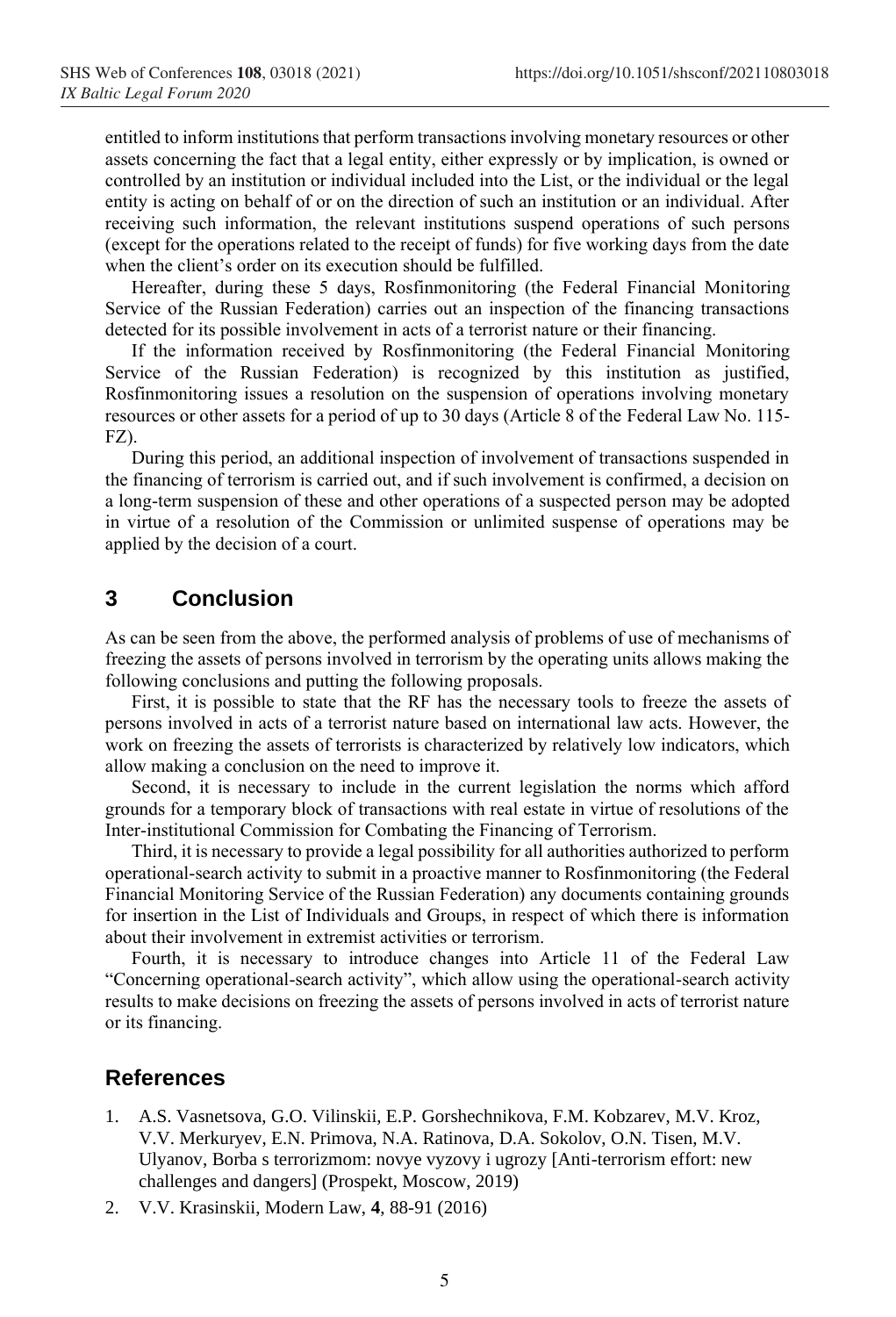- 3. S.A. Butkevich, Bulletin of Krasnodar University of the Ministry of Internal Affairs of Russia, **3(33)**, 30-35 (2016)
- 4. A.N. Stolyarova, M.V. Rusakovich, A.I. Kolgushin, Bulletin of the Russian Academy of Natural Sciences, **16(4)**, 36-39 (2016)
- 5. S.Yu. Bogomolov, Otvetstvennost za finansirovanie terrorizma (ugolovno-pravovoe i kriminologicheskoe issledovanie) [Liability for terrorism financing (criminal law and criminological research)], Abstract of a PhD thesis (Nizhny Novgorod Academy of the Ministry of Interior of Russia, Nizhny Novgorod, 2017)
- 6. E.V. Baturina, A.N. Litvinenko, Legal Science and Practice: Journal of Nizhny Novgorod Academy of the Ministry of Internal Affairs of Russia, **1(45)**, 84-89 (2019)
- 7. I.N. Loskutov, M.L. Rodichev, M.V. Semenov, A.V. Shakhmatov, Organizatsiya i taktika protivodeistviya legalizatsii (otmyvaniyu) prestupnykh dokhodov. Uchebnoe posobie [Organization and tactics for combating legalization (laundering) of criminal income. Study guide] (Saint Petersburg University of the Ministry of Internal Affairs of the Russian Federation, Saint Petersburg, 2019)
- 8. V.A. Gusev, V.F. Lugovik, Teoriya operativno-rozysknykh protsedur [Theory of operational-search procedures] (Prospekt, Moscow, 2019)
- 9. A.E. Chechetin, Proceedings of Management Academy of the Ministry of the Interior of Russia, **3(55)**, 65-76 (2020)
- 10. A.V. Shakhmatov, M.L. Rodichev, Legal Science: History and the Presence, **11**, 106- 117 (2015)
- 11. E.A. Vasilyev, I.V. Ilyin, A.E. Ilyin, Vestnik of Lobachevsky University of Nizhni Novgorod, **3**, 124-130 (2015)
- 12. V.I. Sharov, *Prestupleniya v Internete [Cybercrimes]*, in Yu.V. Zhuravleva (ed.), Gosudarstvo i pravo v izmenyayushchemsya mire: novye vektory sudebnoi reformy. Materialy III nauchno-prakticheskoi konferentsii s mezhdunarodnym uchastiem [State and law in a changing world: new vectors of judicial reform. Materials of the III scientific-practical conference with international participation], 387-393 (Avtor, Nizhny Novgorod, 2018)
- 13. L.V. Mischenko, *Predmet, zadachi i osnovnye napravleniya prokurorskogo nadzora za soblyudeniem prav i svobod cheloveka i grazhdanina [Subject, tasks and main directions of prosecutor's supervision over the observance of rights and human and civil liberties]*, in Sotsialno-ekonomicheskie nauki i yurisprudentsiya: teoriya, metodologiya, praktika. Sbornik statei Vserossiiskoi nauchno-prakticheskoi konferentsii prepodavatelei, uchenykh, spetsialistov [Social and economic sciences and jurisprudence: theory, methodology, practice. Collection of articles of the Russian National-wide Research-to-Practice Conference of teachers, scientists and specialists], 152-160 (Nizhny Novgorod State University of Architecture and Civil Engineering, Nizhny Novgorod, 2016)
- 14. N. Raphaeli. Terror. Political Violence **15(4)**, 59-82 (2003). https://doi.org/10.1080/09546550390449881
- 15. M. Pieth. J. Int. Crim. Justice **4(5)**, 1074-1086 (2006). https://doi.org/10.1093/jicj/mql062
- 16. S. Weintraub, Wash. Q. **25(1)**, 53-60 (2002). https://doi.org/10.1162/016366002753358311
- 17. F.M.J. Teichmann, J. Money Laund. Control **22(2)**, 188-194 (2019). https://doi.org/10.1108/JMLC-07-2017-0026